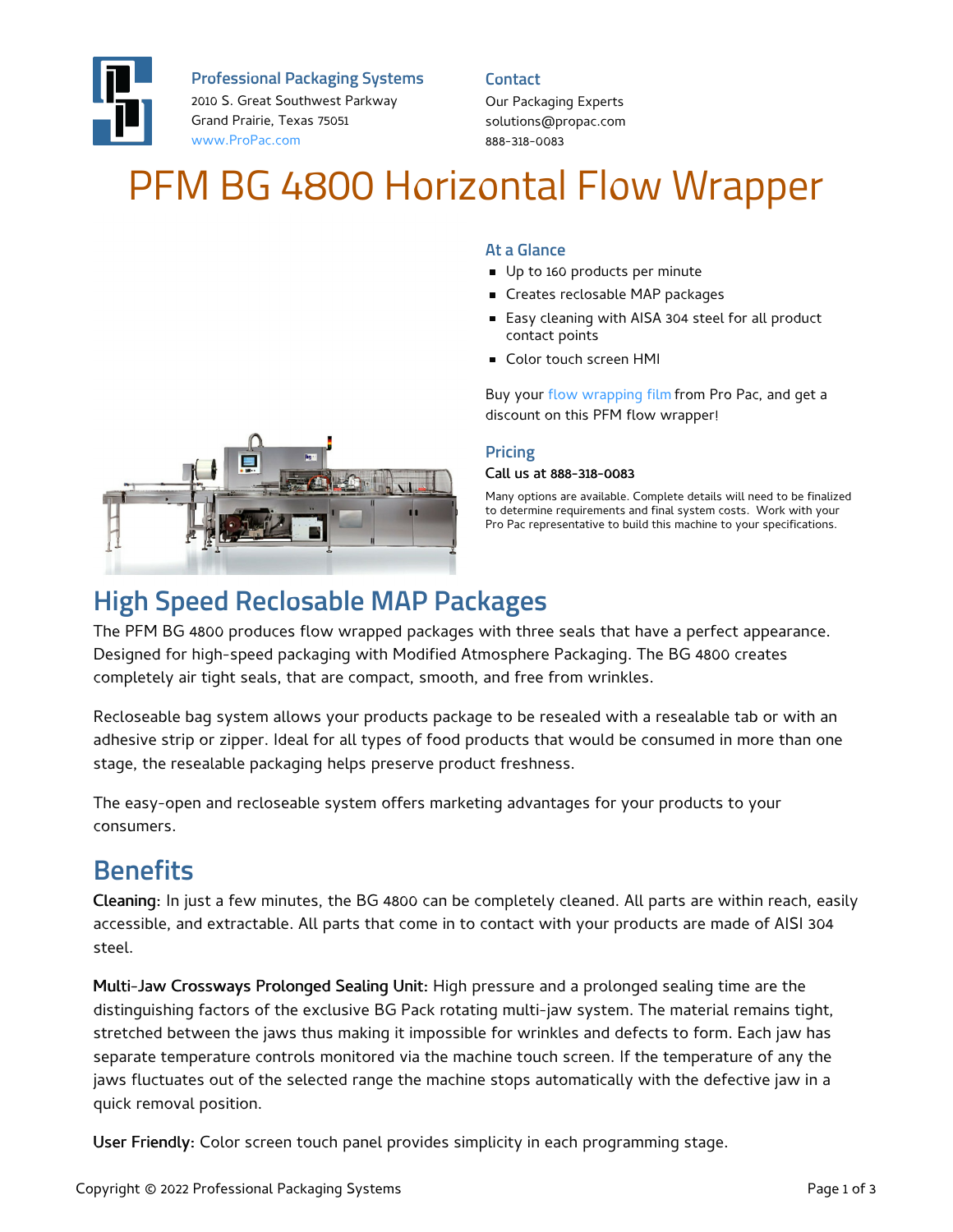Quick Fitting and Removal Jaw System: In just a few minutes, the versatile jaws can be released or repositioned. Essential for MAP packaging, the crimping jaws provide completely air-tight seals.

Control and High Performance: The rotating multijaw crossways sealing system with a prolonged sealing time produces up to 160 packages a minute. The longitudinal linear shoe sealing provides smooth and resistant seals. State-of-the-art electronics accurately controls the wrapping of printed material.

### **Features**

Up to 160 packs per minute with pillow bag Multi-jaw sealing method, Min 7, Max 22 Expansion reel holding unit shaft with electronically controlled brake Production and sell-by date printing device (optional) Electrical function relying on independent motors and industrial PC Manufactured in AISI 304 Discharge conveyor with 180° bevel rollers with work surface level discharge

# **Open & Reclose Package Features**

Allows modified atmosphere packaging (MAP) with the utmost safety Package opens easily, without the need to use cutting utensils Film barrier characteristics and the resealability allow product to be consumed in more than one stage Resealable tab allows protection of the product, extending its preservation from the moment it is opened

Greater printable area for consumer information and market promotion

### **Pillow Bag Dimensions**

Product width: 1.77" - 7.08" (45mm - 180mm) Product height: 0.39" - 3.15" (10mm - 80mm) Product length: 2.76" - 12.6" (70mm - 320mm) Cut Off bag: 4.13" - 13.97" (105mm - 355mm) Max flat bag: 7.08" (180mm) Web film: 17.32" (440mm)

### **Easy Pack Dimensions**

Product width: 2.36" - 7.08" (60mm - 180mm) Product height: 0.39" - 1.77" (10mm - 45mm) Product length: 2.76" - 10.63" (70mm - 270mm) Cut off bag: 4.13" - 11.81" (105mm - 300mm) Max flat bag: 7.08" (180mm) Web film: 17.32" (440mm)

## **3 Side Seal Bag with Zipper Dimensions**

Product width: 2.36" - 5.9" (60mm - 150mm) Product height: 0.39" - 1.77" (10mm - 45mm) Product length: 2.76" - 10.63" (70mm - 270mm) Cut off bag: 4.13" - 11.81" (105mm - 300mm) Max flat bag: 7.08" (180mm) Web film: 14.17" (360mm)